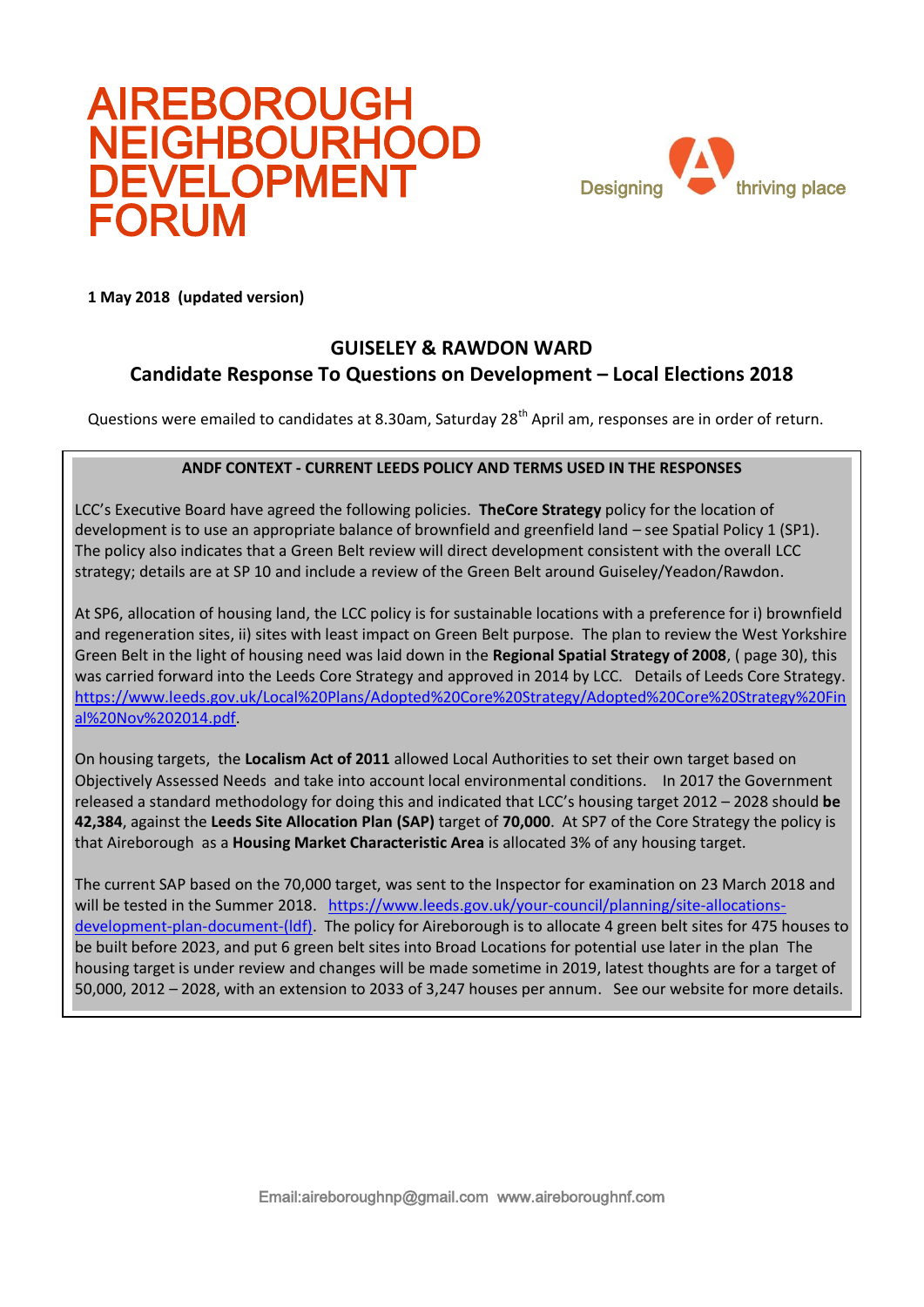## **Katherine Bavage, Mike Edwards, Cynthia Dowling – Liberal Democrats**

1. If the party that you represent were to be in power or in a minority on Leeds City Council following local elections on 3 May 2018, what would your party's position be on the proposed housing developments on Green Belt sites in Aireborough?

LDs want to see the provision of housing rebalanced to benefit residents. Communities need affordable housing. A council owned housing company will build affordable homes on brownfield sites. We want Local neighbourhood forums to play a more active part in development, so that growth benefits neighbourhoods. The Leeds housing target remains too high and after 2022/2023 green field and green belt sites could become allocated for housing that is unaffordable to most, and removes green belt permanently to the detriment of communities. LDs will be fighting against allocation of green belt to meeting housing targets.

## 2. What would you personally, as an elected member, do about the proposed developments?

We would continue to strongly oppose development where there is poor evidence of actual need, as the Leeds Liberal Democrats have done throughout the Core Strategy process. We would also oppose any other inappropriate developments both through the Council and the Planning process.

## 3. What do you, as a council candidate, understand to be the main issue regarding development in Aireborough?

We know that Aireborough considers its share of the housing target to be unreasonable, when set against a back drop of development spanning from 2000, where very many dwellings have been erected close to the A65 corridor. Aireborough feels it has "done" its share, and now needs the infrastructure to go with all the housing.

#### 4. What would you personally do as an elected member to improve the 'quality of place' in Aireborough?

What central LD policy includes is the desire for 100% coverage of the city by Neighbourhood Forums, so that communities play a more active part in development so that we can ensure growth enhances neighbourhoods. We'd be engaging regularly with ANDF, and all the many other Friends Groups and Community Organizations who work to improve the quality of life in the area.

## **Cllr Graham Latty – Conservative Party**

1. If the party that you represent were to be in power or in a minority on Leeds City Council following local elections on 3 May 2018, what would your party's position be on the proposed housing developments on Green Belt sites in Aireborough?

I and my party are totally opposed to this sort of reckless development on green belt and/or greenfield until all other areas for development have been exhausted. With regard to the Site Allocations Plan, I believe it to be flawed in that the controlling councillors should have looked at Leeds as a whole rather than creating these housing market characteristic areas which remove any choice in places like ours where there is no brownfield of any size left undeveloped. Considering using a housing area comprising all Leeds could have allowed even the indescribably excessive 70,000 to be catered for without touching our green belt.

2. What would you personally, as an elected member, do about the proposed developments?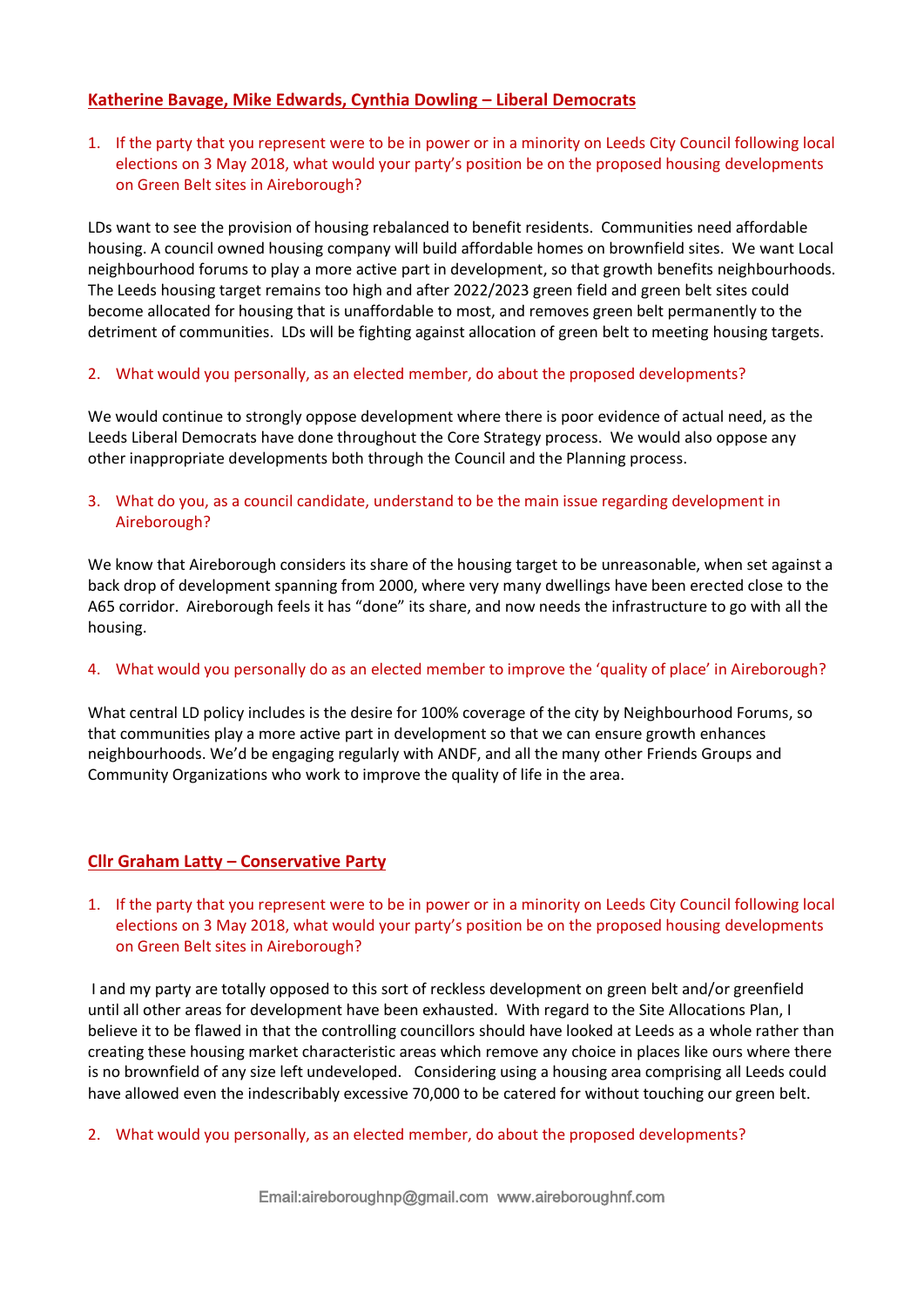Decisions are made at executive level which means that the only way to change the direction of Leeds is to alter the balance of power. However, as an opposition member I am free to criticise and to lobby for change. I have more influence with the present government through our MP which I would not hesitate to use. That doesn't guarantee instant change but can sow the seeds. The change of heart we have seen recently in the suggestion that perhaps a lower number of houses might be possible, was brought about to some extent by the sheer weight of opposition. Councillors can help to promote that.

## 3. What do you, as a council candidate, understand to be the main issue regarding development in Aireborough?

The main issue in Aireborough is that our green belt is being stolen and we are being asked ( told? ) to accept houses far in excess of what we can cope with. We have already had more than 2000 houses built in Aireborough in the last 12/15 years without one inch of new road, without one **new** school, without more doctors, dentists, more capacity on public transport, in fact without any infrastructure improvements to help us to live with the expanded population. Developers say that people want to live here because it is such a lovely place. If they build many more houses it won't be.

## 4. What would you personally do as an elected member to improve the 'quality of place' in Aireborough?

- The obvious answer is to support ANDF and the efforts it is making to produce a plan for Aireborough which could provide a launch pad for the sort of development that we need in the area. The Government's idea of " *The right sort of houses in the right place* " is just what the Forum is pursuing.
- To try to design shared space into our roads, to foster all the wonderful community groups we have and to encourage more.
- Really, each one of us wants to live in a place where we feel at home, where our neighbour's share our values, where our children can grow up without being exposed to drugs and predators, being educated in good schools. The list is endless so,I think I will stop there.

## **Cllr Pat Latty – Conservative Party**

I am completely against any loss of green belt, particularly to meet the current ridiculous housing target of 70,000. Since I moved to Aireborough in '79, 11 mills and factories plus a school, a gas board site, an electric board site, and an old sports field have disappeared, reducing local facilities to make room for housing. If that isn't enough then what is; where does it stop? And, there has been no improvement in the roads, schools or services and facilities that people need to live comfortably. Now, we have allotments and historic character sites threatened, as well much needed green belt sites.

The policy of the Leeds Conservative Group has been to oppose the current core strategy housing target as unachievable, particularly in Aireborough. Instead we favour a target based on objectively assessed housing needs for different types of people.

As to what I could do about it, I can only promise to support any plans to oppose this house building, and in particular the work that the Forum are doing to identify what is required.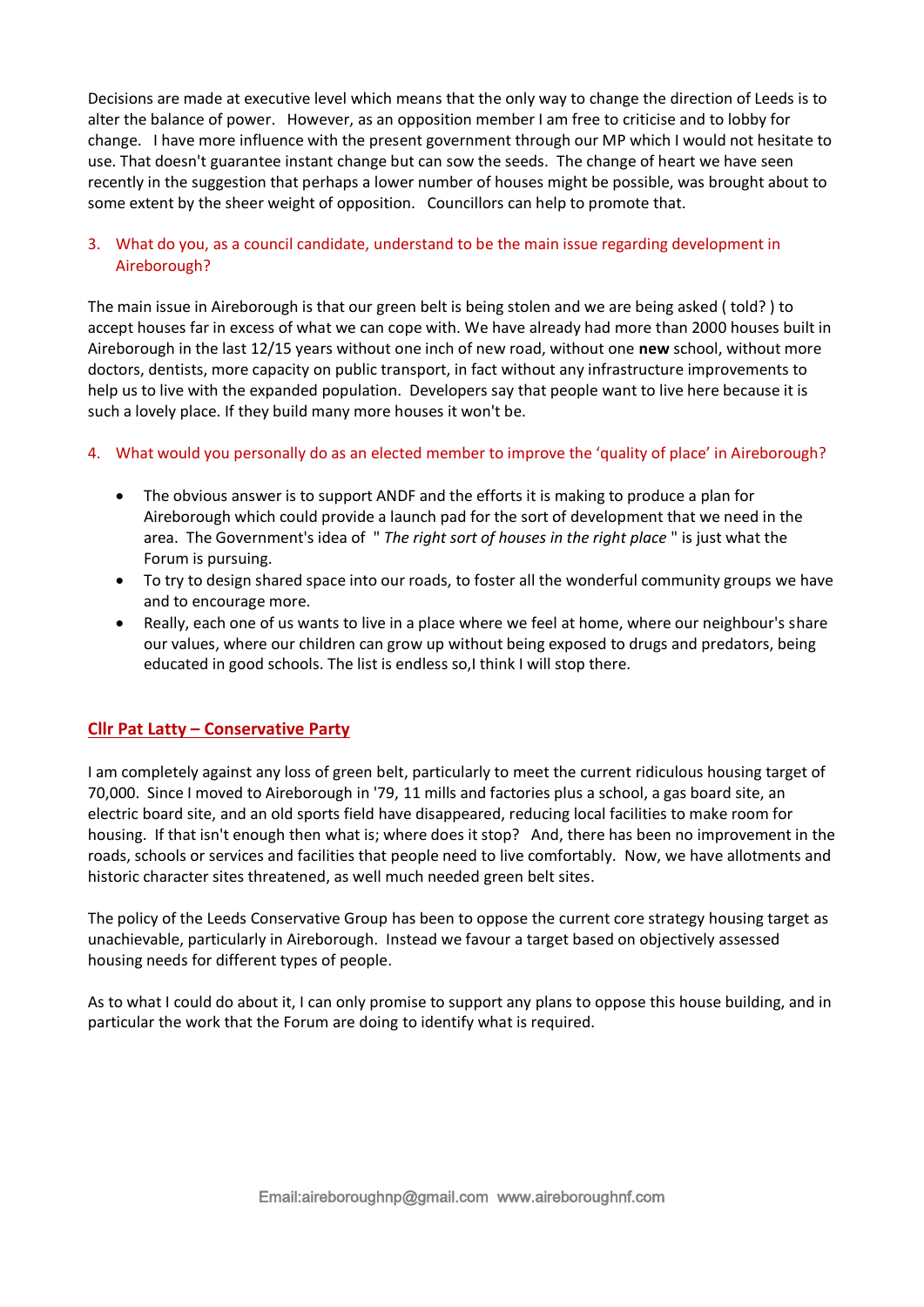## **Mark Rollinson – Green Party, Save Our Green Space**

1. If the party that you represent were to be in power or in a minority on Leeds City Council following local elections on 3 May 2018, what would your party's position be on the proposed housing developments on Green Belt sites in Aireborough?

The Green Party strongly supports the protection of the Green Belt sites in Aireborough, to contain urban sprawl, to maintain the separation of settlements, and to complement the ecological and cultural value of natural habitats of local, regional, national or international importance. We are committed to protect land that is essential to the national and local community, such as floodplains, farmland and national parks. We have and would continue to oppose the councils' 70,000 new houses figure and promote 42,000, which would require no further Green Belt building.

## 2. What would you personally, as an elected member, do about the proposed developments?

As an elected member I would vote against proposals requiring the destruction of our Green Belt. I would actively lobby those making the decisions to take action on the developers who are sitting on brownfield planning permissions which are the equivalent of 22,000 homes.

## 3. What do you, as a council candidate, understand to be the main issue regarding development in Aireborough?

I believe that the main issues around development are that the developers have been allowed to build houses for maximum returns and not what the community needed. Instead of good quality 2 to 3 bedroom council houses we have used the available brown field sites to build estates full of 4 to 5 bedroom homes. We are also suffering from a public transport system that that is being run for profit and not for people. What we need is an imaginative joined up transport policy which links all our homes to a well-run multi transport network.

#### 4. What would you personally do as an elected member to improve the 'quality of place' in Aireborough?

As an elected member I would campaign against congestion and poor air quality. I believe this can be improved by demanding longer trains with more capacity. This would then allow for a local bus service to be created linking all corners of Aireborough to the main hubs of the Train station, airport, community centres and schools. I would promote green corridors to enable safe walking and cycling away from dangerous roads. I believe that our community groups and sports clubs do fantastic work and I would help fund and promote these to expand their services and reach more people. I would look to start a community homes trust, similar to the one in Headingley, which would enable the people of Aireborough to come together to provide real affordable housing for our future generations.

## **Kirsty McKay, Ian McCargo, Andrew Thomson– Labour and Co-operative Party**

1. If the party that you represent were to be in power or in a minority on Leeds City Council following local elections on 3 May 2018, what would your party's position be on the proposed housing developments on Green Belt sites in Aireborough?

**Leeds Labour believes in brownfield first.** Unfortunately, the previous Conservative-Liberal Democrat coalition government got rid of Labour's brownfield first policy and handed huge power to developers. As a result, Green Belt has been lost all over the country, whichever party is in power locally. Even in the Prime Minister's own constituency, Green Belt is being lost and a Conservative councillor has resigned in protest.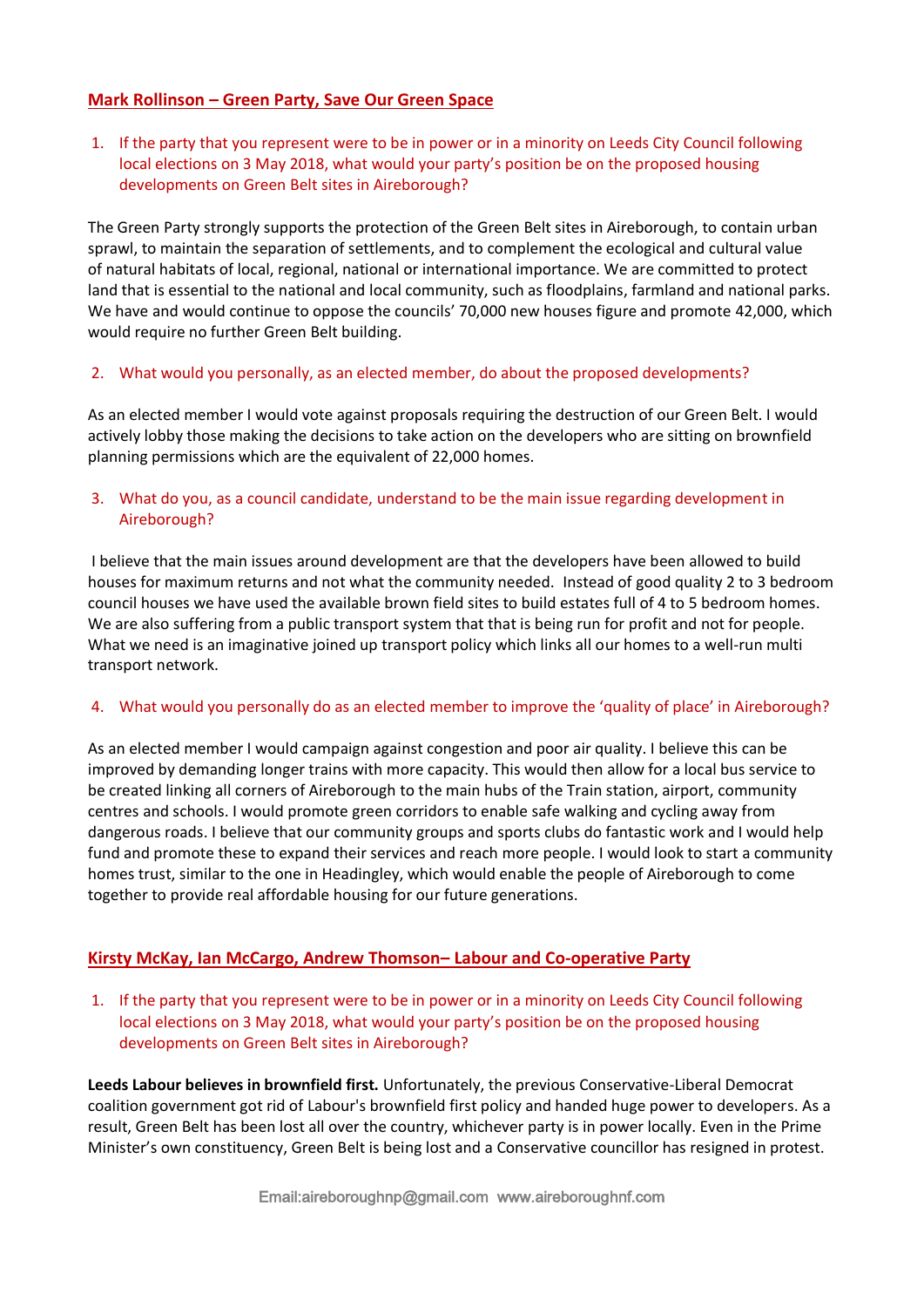As the controlling party on Leeds City council, Labour has been repeatedly criticised by other political parties for setting a housing target that is too high, but the reality is that **the Council is bound by government planning policies to set housing targets according to government rules** and judged by government inspectors. The Council for the Preservation of Rural England sums up the Government's approach to planning as follows: "... current processes mean the Government, through its planning inspectors, **is in practice simply taking a top-down approach to impose and enforce housing targets**  [emphasis added], despite the stated intentions of ministers for a more localist system..."

The Conservative government are currently reviewing their National Planning Policy Framework (NPPF). The proposals appear to further reduce local councils' power over housing decisions. **Labour believes that a complete revision of the NPPF is required, restoring the brownfield first policy** and removing the powers developers have to push through unwanted development on the Green Belt, including the sites in Aireborough.

## 2. What would you personally, as an elected member, do about the proposed developments?

The electoral make-up of Leeds suggests that if we are elected as councillors, Labour would likely form the controlling group in the council. In such a scenario, we would be in a strong position to champion Aireborough's cause. We support the recent changes to the Site Allocation Plan, which have significantly reduced the number of Green Belt sites planned for development. **But we will go further than that and push for complete removal of Green Belt development sites in Aireborough**. This is not just about the impact on local green spaces; there are other important issues to take into consideration including flood risk, increased difficulty for emergency vehicles to access existing housing due to parking and congestion, pressure on our over-stretched infrastructure and many more. We would use all the powers at our disposal to maximise the benefit to the community of any development, including provision of affordable housing and **ensuring that developments meet the real requirements of the community**, not maximising the profits of landowners and developers.

## 3. What do you, as a council candidate, understand to be the main issue regarding development in Aireborough?

The main issue facing Aireborough will be to develop a vision for the future. As a community we know what we don't want, but we also need positive ideas of how we are going to make Aireborough an even better place to live while facing the challenges that lie ahead. We want to develop strong, enduring links with community groups such as Aireborough Neighbourhood Development Forum to ensure that this vision is developed by our community, for our community. Critical to this will be **addressing the housing affordability crisis many people are facing**, whether those who are priced out or those unable to move due to limited availability of suitable housing for later life. Equally important will be improving the infrastructure in Aireborough, which is under increasing pressure. Many people will be aware that we are already campaigning to improve bus services and increase capacity on the trains. We will also look at options to reduce traffic and congestion and improve road safety.

## 4. What would you personally do as an elected member to improve the 'quality of place' in Aireborough?

There are many things we are excited about doing to improve Aireborough. We would look to get a Local Plan in place and will support ANDF as they look to do this, even encouraging this to be speeded up if it all possible. Although Aireborough is a relatively prosperous area, many people face problems which are largely hidden. Therefore, we would build links with the many active groups which contribute to community life, and also **support new projects such as the Jo Cox initiative, the local food bank and a revived Aireborough Neighbourhood Watch**. As Cooperative Party members, we will encourage local, people-powered projects to revive our high streets.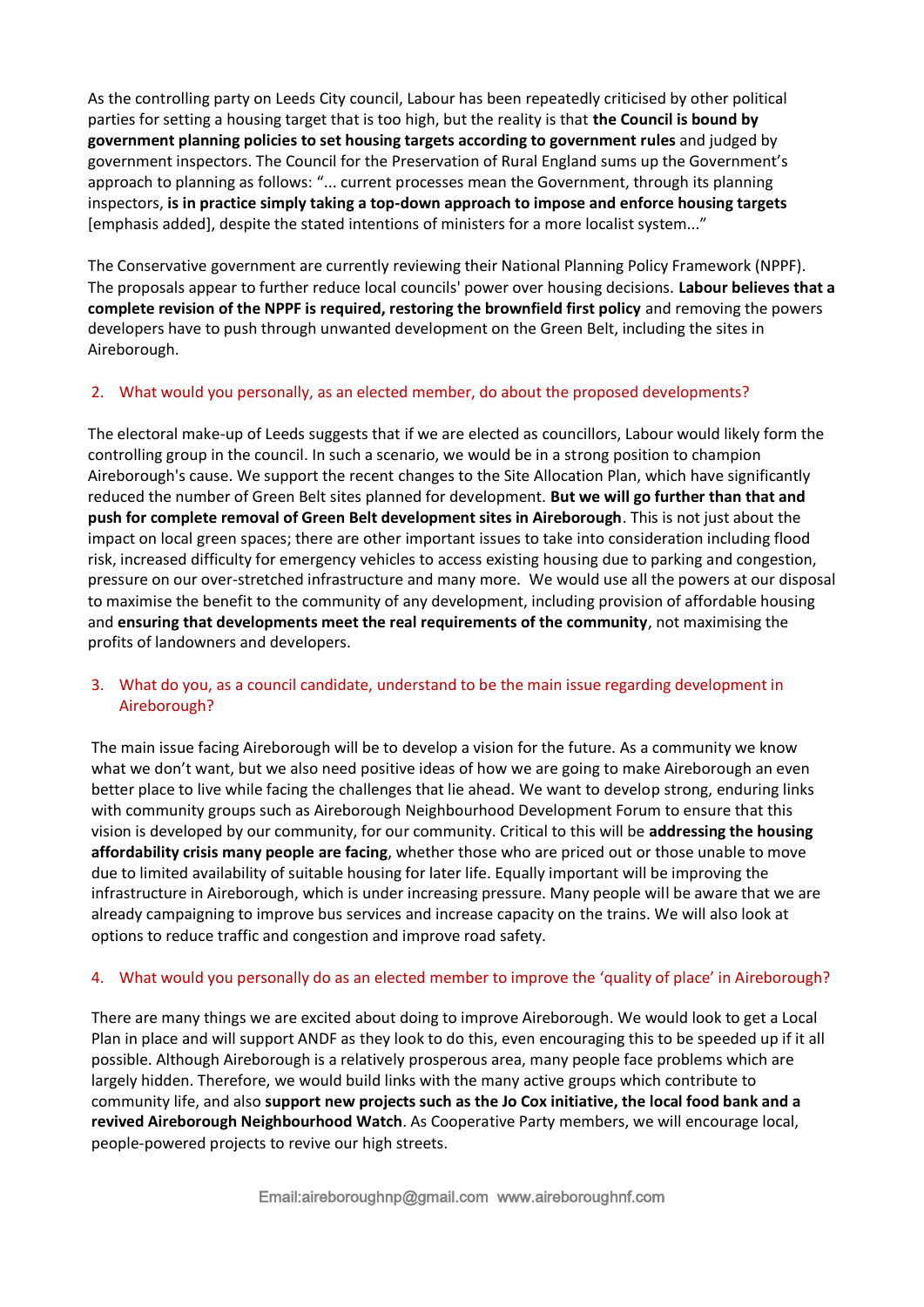## **Bob Buxton – The Yorkshire Party**

1. If the party that you represent were to be in power or in a minority on Leeds City Council following local elections on 3 May 2018, what would your party's position be on the proposed housing developments on Green Belt sites in Aireborough?

I would vote to remove all Greenbelt from the Site Allocation Plan (including those held in reserve as Broad Locations). Otherwise, Aireborough will be merged with urban sprawl.

#### 2. What would you personally, as an elected member, do about the proposed developments?

There are 94 Brownfield sites around Leeds rated as suitable for development, enough for 25,000 homes, so I would vote to develop some of these sites instead of Greenbelt, and include cheaper housing, retirement homes and council houses.

## 3. What do you, as a council candidate, understand to be the main issue regarding development in Aireborough?

As well as protecting Greenbelt (which is the biggest issue for me), I would support better infrastructure to support new and existing housing - transport, GPs, schools, dentists. Too often it's promised but not delivered. In addition to my previous points, there are many areas with poor drainage (which loss of Greenbelt will make worse), so waterways need to be better maintained and floodplains, such as Ings Field, must not be built on (it is also Greenbelt and would merge Guiseley and Menston).

## 4. What would you personally do as an elected member to improve the 'quality of place' in Aireborough?

I would support better infrastructure to support new and existing housing - transport, GPs, schools, dentists. Too often it's promised but not delivered. Waterways and floodplains need to be better maintained. I also propose an Expert-Led Transport Review for Leeds, in which experts can develop and cost proposals from public consultations. We are the largest city in the EU without a mass transit system and have appalling air pollution and congestion. The Airport Road is a white elephant which will only waste the transport budget and prevent proper transport improvements.

## **Cllr Paul Wadsworth – Conservative Party**

1. If the party that you represent were to be in power or in a minority on Leeds City Council following local elections on 3 May 2018, what would your party's position be on the proposed housing developments on Green Belt sites in Aireborough?

Like my colleagues on the Conservative Group I am opposed to the needless destruction of green belt proposed by the controlling group of Leeds City Council. I would use my best efforts to try to alter the direction of the Core Strategy so that development could be directed elsewhere.

## 2. What would you personally, as an elected member, do about the proposed developments?

I would continue my efforts to take every opportunity to fight first the allocation of green belt and then the actual proposals to build as and when they came along.